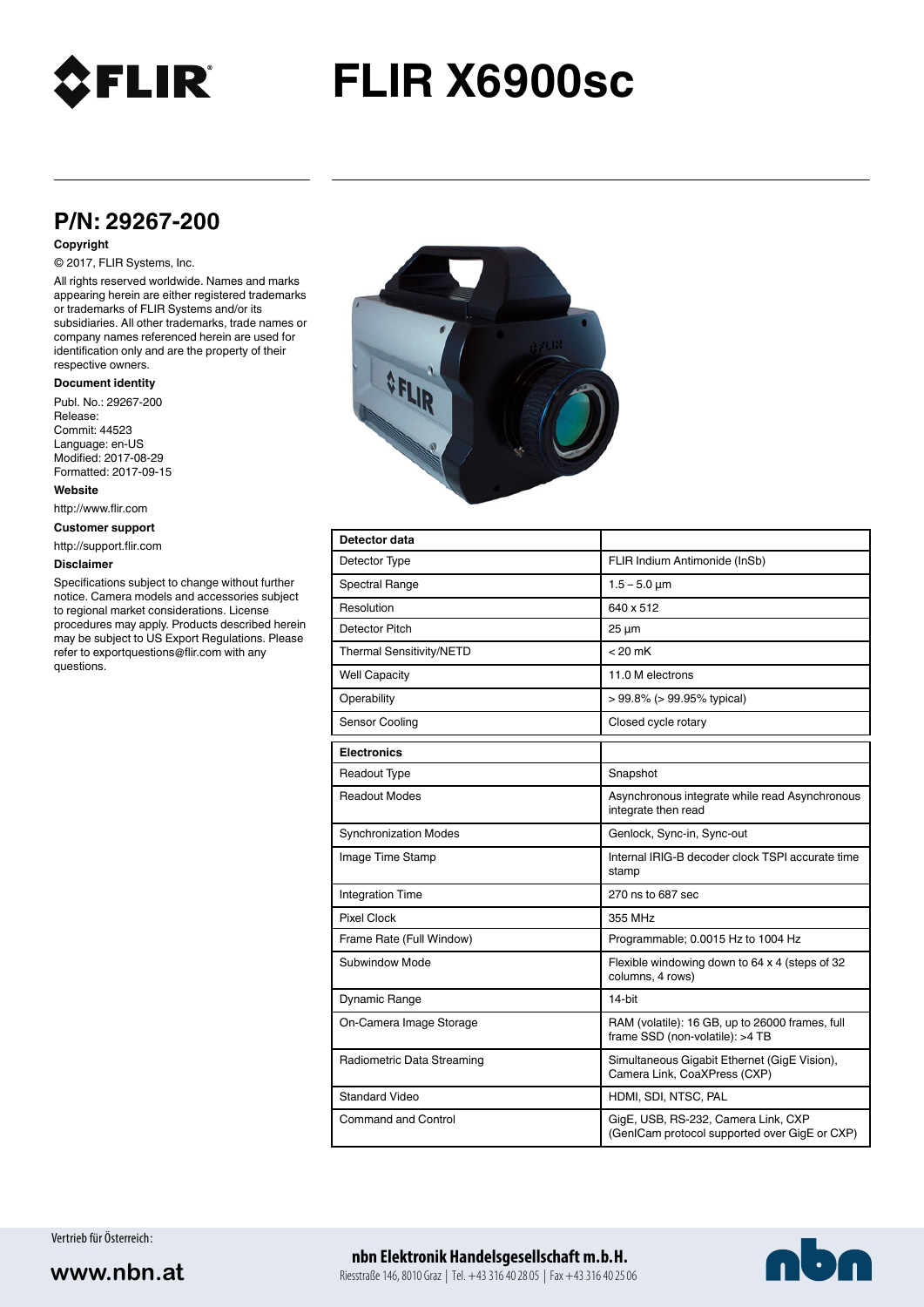

**P/N: 29267-200**

© 2017, FLIR Systems, Inc. #29267-200; r. /44523; en-US

FLIR®

| <b>Temperature Measurement</b>          |                                                                                                                                                                                              |
|-----------------------------------------|----------------------------------------------------------------------------------------------------------------------------------------------------------------------------------------------|
| <b>Standard Temperature Range</b>       | -20°C to 350°C (-4°F to 662°F)                                                                                                                                                               |
| Optional Temperature Range              | Up to 1,500°C (2,732°F) Up to 3,000°C (5,432°F)                                                                                                                                              |
| Accuracy                                | $\pm$ 1°C or $\pm$ 1% of reading:<br>0°C to +3000°C (25 mm, 50 mm, 100 mm<br>lenses)<br>$\pm$ 2°C or $\pm$ 2% of reading:<br>$-20^{\circ}$ C to 0 $^{\circ}$ C (25 mm, 50 mm, 100 mm lenses) |
| <b>Optics</b>                           |                                                                                                                                                                                              |
| Camera f/Number                         | f/2.5                                                                                                                                                                                        |
| Available Lenses (Uses FLIR HDC Optics) | 25 mm, 50 mm, 100mm                                                                                                                                                                          |
| Close-up Lenses/Microscopes             | N/A                                                                                                                                                                                          |
| Lens Interface                          | FLIR HDC (4-tab bayonet)                                                                                                                                                                     |
| Focus                                   | Manual                                                                                                                                                                                       |
| Filtering                               | 4-position motorized filter wheel, standard 1-inch<br>filters                                                                                                                                |
| <b>Image/Video Presentation</b>         |                                                                                                                                                                                              |
|                                         |                                                                                                                                                                                              |
| <b>Palettes</b>                         | Selectable 8-bit                                                                                                                                                                             |
| Automatic Gain Control                  | Manual, Linear, Plateau equalization, ROI, DDE                                                                                                                                               |
| Overlay                                 | Customizable (IRIG-B, Date, Integration time,<br>Internal temp, Frame rate, Sync mode, Cooler<br>hours)                                                                                      |
| Video Modes                             | HD: 720p/50/59.9 Hz, 1080p/25/29.9 Hz, SD:<br>NTSC, PAL                                                                                                                                      |
| Digital Zoom                            | 1x, 4x, 4:3                                                                                                                                                                                  |
| General                                 |                                                                                                                                                                                              |
| <b>Operating Temperature Range</b>      | -20°C to 50°C (-4°F to 122°F)                                                                                                                                                                |
| Shock/Vibration                         | 40 g, 11 msec 1/2 sine pulse/4.3 g RMS random<br>vibration, all 3 axes                                                                                                                       |
| Power                                   | 24 VDC (< 50 W steady state)                                                                                                                                                                 |
| Weight w/Handle, w/o Lens               | 6.35 kg (14 lbs)                                                                                                                                                                             |
| Size (L x W x H) w/o Lens, Handle       | 249 x 158 x 147 mm (9.8 x 6.2 x 5.8 in.)                                                                                                                                                     |

### **Supplies & accessories:**

- 29425-100; Lens 1-5 um 100 mm f/2.5 HDC Bayonet
- 29425-025; Lens 1-5 um 25 mm f/2.5 HDC Bayonet
- 29425-050; Lens 1-5 um 50 mm f/2.5 HDC Bayonet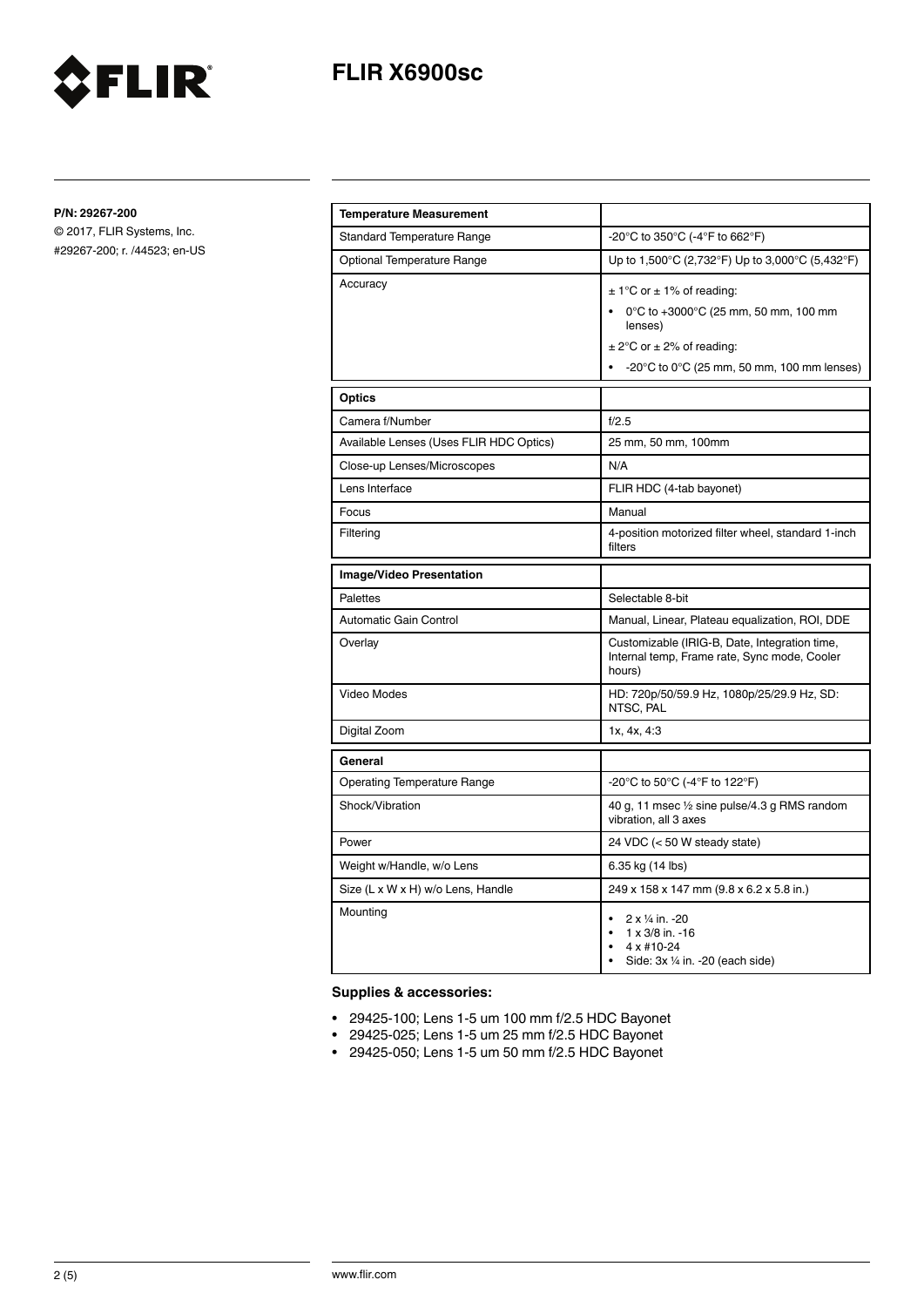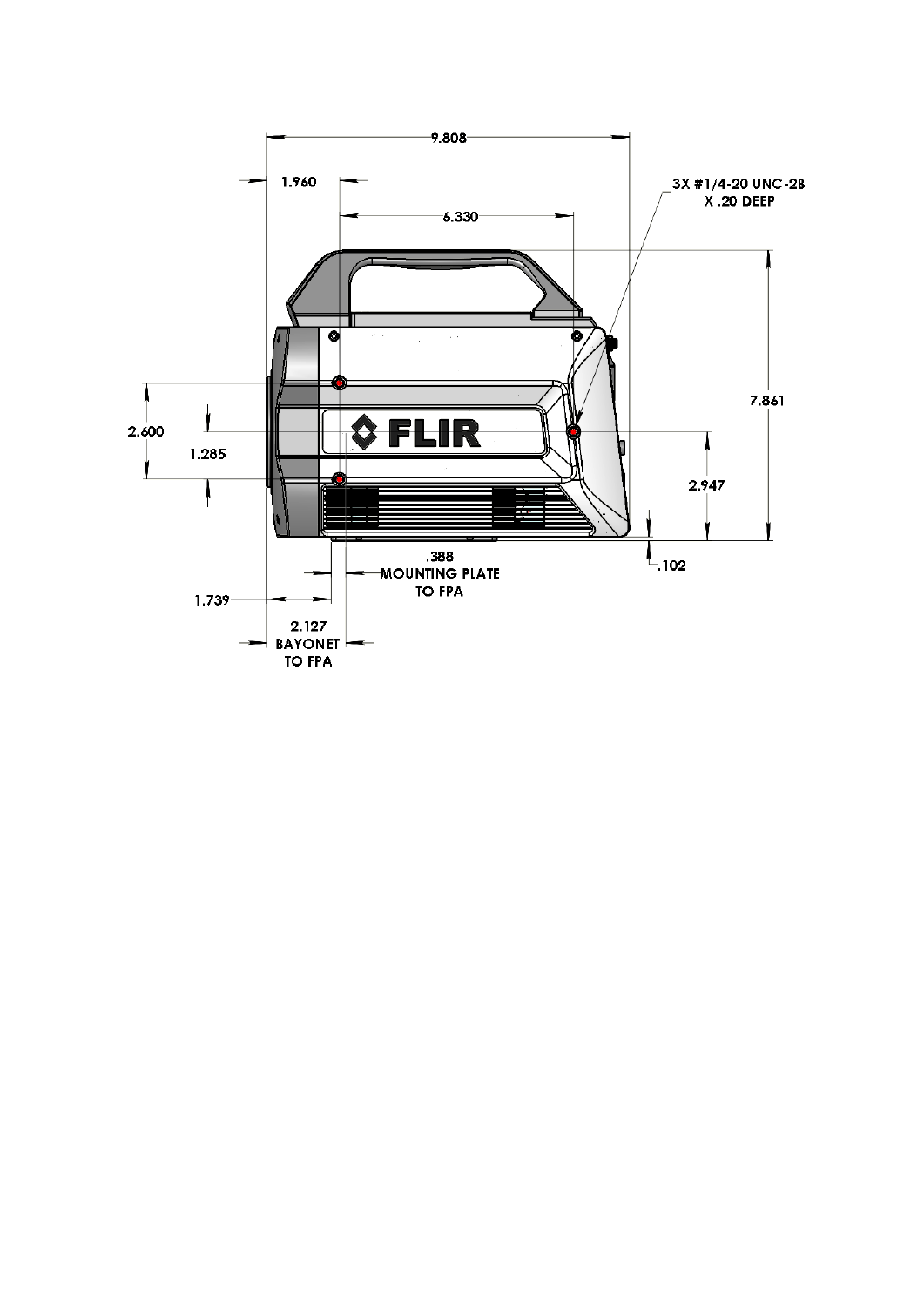